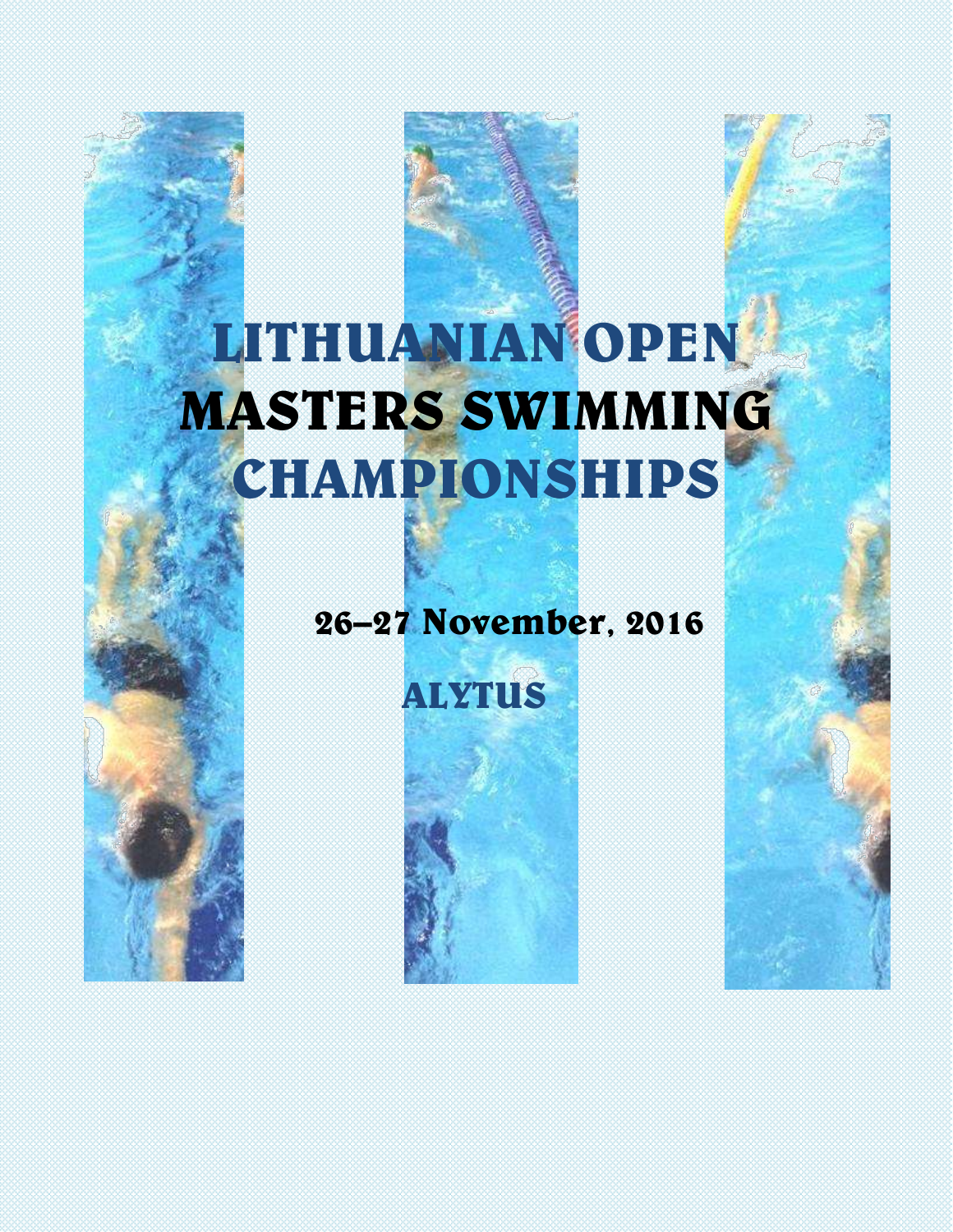# REGULATIONS

# **I. Time and place**



The Lithuanian open masters swimming championships will be held in Alytus, Naujoji st. 52, on 26–27th of November.

# **The beginning:**

| <b>26 November</b><br>(Saturday) | registration 9.00-10.00 val.    |
|----------------------------------|---------------------------------|
|                                  | warm-up 10.00-10.30 val.        |
|                                  | beginning of part I 10.30 val.  |
|                                  | registration11.00-13.00 val.    |
|                                  | warm-up 13.00-14.00 val.        |
|                                  | beginning of part II14.00 val.  |
|                                  |                                 |
| 27 November<br>(Sunday)          | warm-up 7.30-8.00 val.          |
|                                  | beginning of part III8.00 val.  |
|                                  | warm-up 9.30-10.00 val.         |
|                                  | beginning of part IV 10.00 val. |
|                                  | award ceremony 14.00 val.       |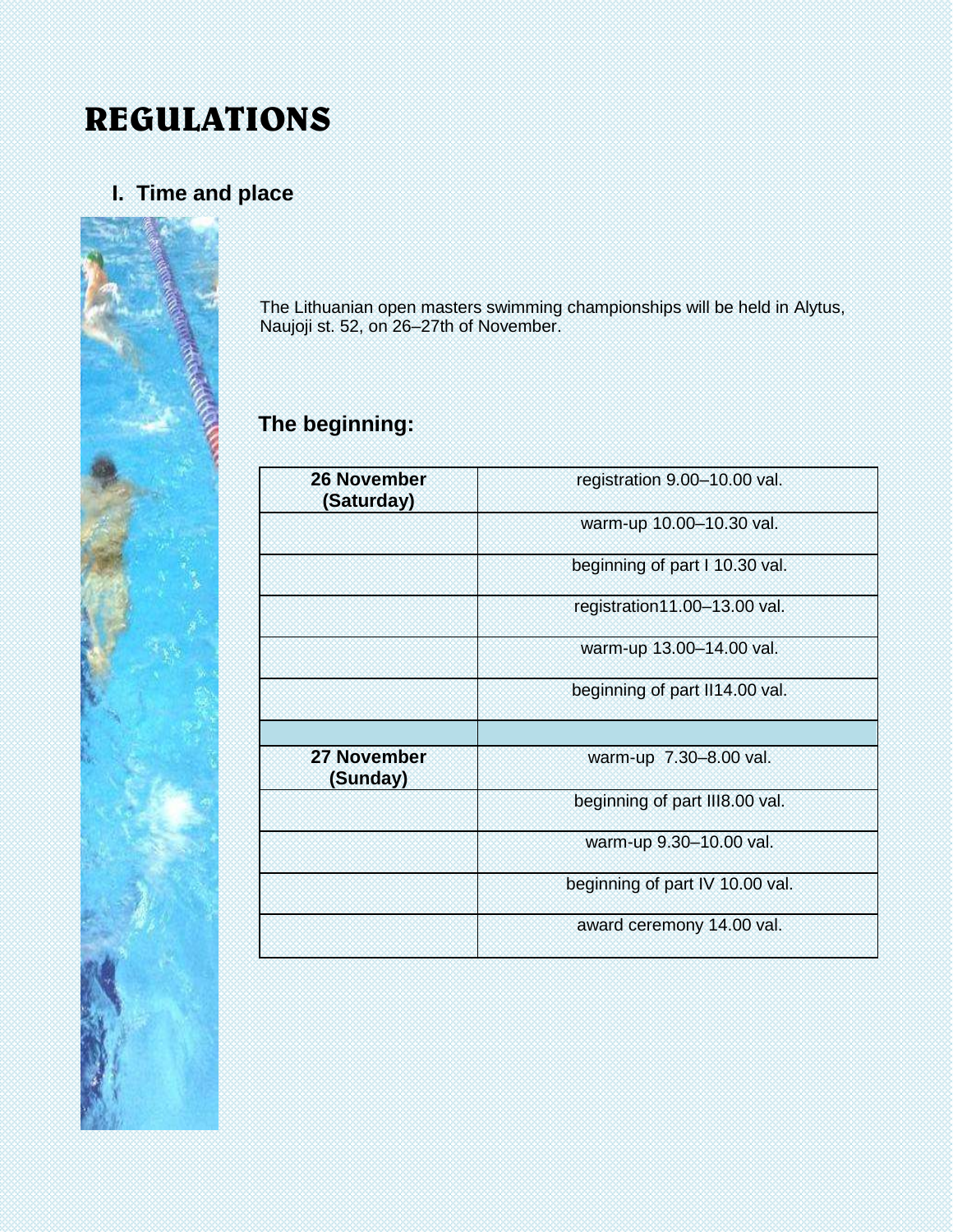# **II. PROGRAMME**



| November 26, Part I                  |  |  |  |  |  |  |  |  |
|--------------------------------------|--|--|--|--|--|--|--|--|
|                                      |  |  |  |  |  |  |  |  |
| 400 medley (women, men)              |  |  |  |  |  |  |  |  |
| 400 m freestyle (women, men)         |  |  |  |  |  |  |  |  |
|                                      |  |  |  |  |  |  |  |  |
| November 26 (Saturday) part II       |  |  |  |  |  |  |  |  |
|                                      |  |  |  |  |  |  |  |  |
| 50 m backstroke (women, men)         |  |  |  |  |  |  |  |  |
| 50 m butterfly (women, men)          |  |  |  |  |  |  |  |  |
| 100 m freestyle (women, men)         |  |  |  |  |  |  |  |  |
| 100 m breastroke (women, men)        |  |  |  |  |  |  |  |  |
| 200 m backstroke (women, men)        |  |  |  |  |  |  |  |  |
| 200 m butterfly (women, men)         |  |  |  |  |  |  |  |  |
| 4x50 m medley relay (women)          |  |  |  |  |  |  |  |  |
| 4x50 m medley relay (men)            |  |  |  |  |  |  |  |  |
|                                      |  |  |  |  |  |  |  |  |
| November 28 (Sunday) part III        |  |  |  |  |  |  |  |  |
| 800 m freestyle (women, men)         |  |  |  |  |  |  |  |  |
|                                      |  |  |  |  |  |  |  |  |
| November 29 (Sunday) part IV         |  |  |  |  |  |  |  |  |
| 50 m freestyle disabled (women, men) |  |  |  |  |  |  |  |  |
| 50 m freestyle (women, men)          |  |  |  |  |  |  |  |  |
| 50 m breastroke (women, men)         |  |  |  |  |  |  |  |  |
| 100 m backstroke (women, men)        |  |  |  |  |  |  |  |  |
| 100 m butterfly (women, men)         |  |  |  |  |  |  |  |  |
| 200 m freestyle (women, men)         |  |  |  |  |  |  |  |  |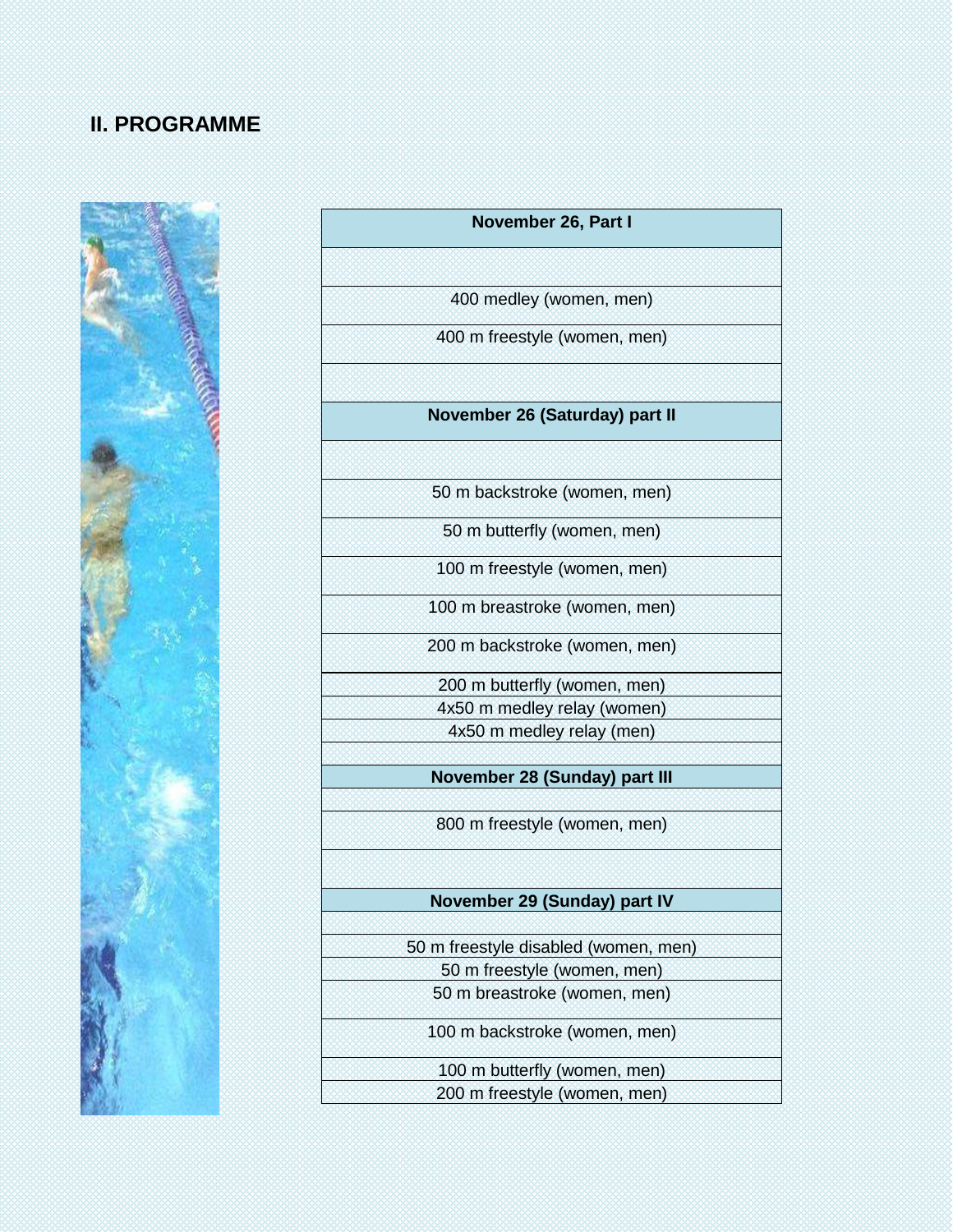| 200 m breastroke (women, men)  |
|--------------------------------|
| 200 m medely (women, men)      |
| 4x50 m freestyle relay (women) |
| 4x50 m freestyle relay (men)   |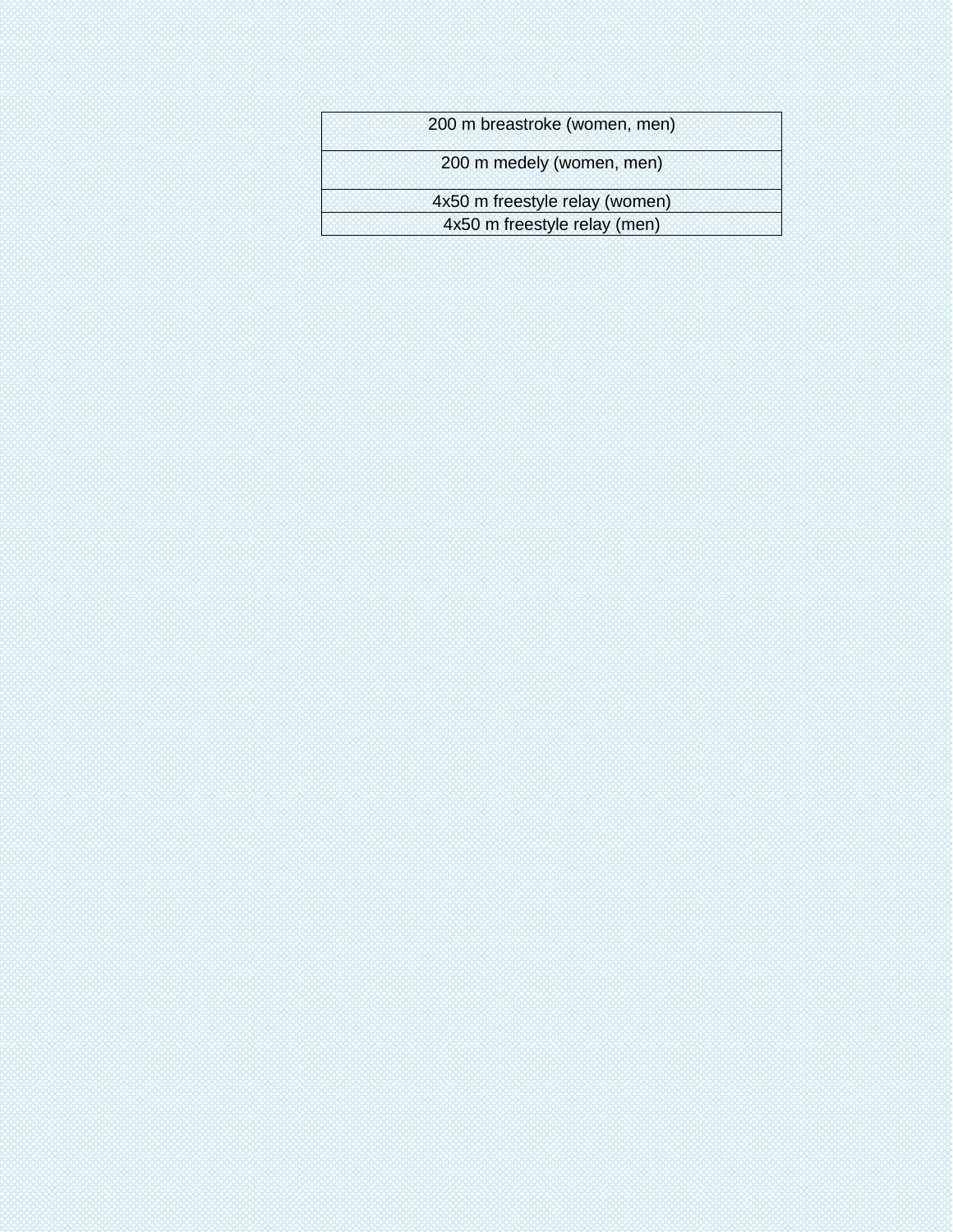

### **III. ORGANIZERS**



## **IV. THE PARTICIPANTS**

- The competition is personal. Who is allowed to participate: the sportsmen of 25 years old and older, the Lithuanian citizens and citizens of foreign countries who do not practice a professional career and who have paid the participation fee;
- The participants are personally responsible for their health and life during the competitions and confirm it by signing on the protocol during the registration;
- In the individual events the participants are divided according to age categories set by FINA maters rules (25-29; 30-34; 35-39; 40-44; 45- 49; 50-54, etc.). The sportsmen are assigned according to the age they are on 31-12-2015;
- In relays, the club teams participate in the following age categories: 100-119 years, 120-159 years, 160-199 years, 200-239 years, 240- 279 years, 280-319 years.
- The number of entries in events and relays is unlimited.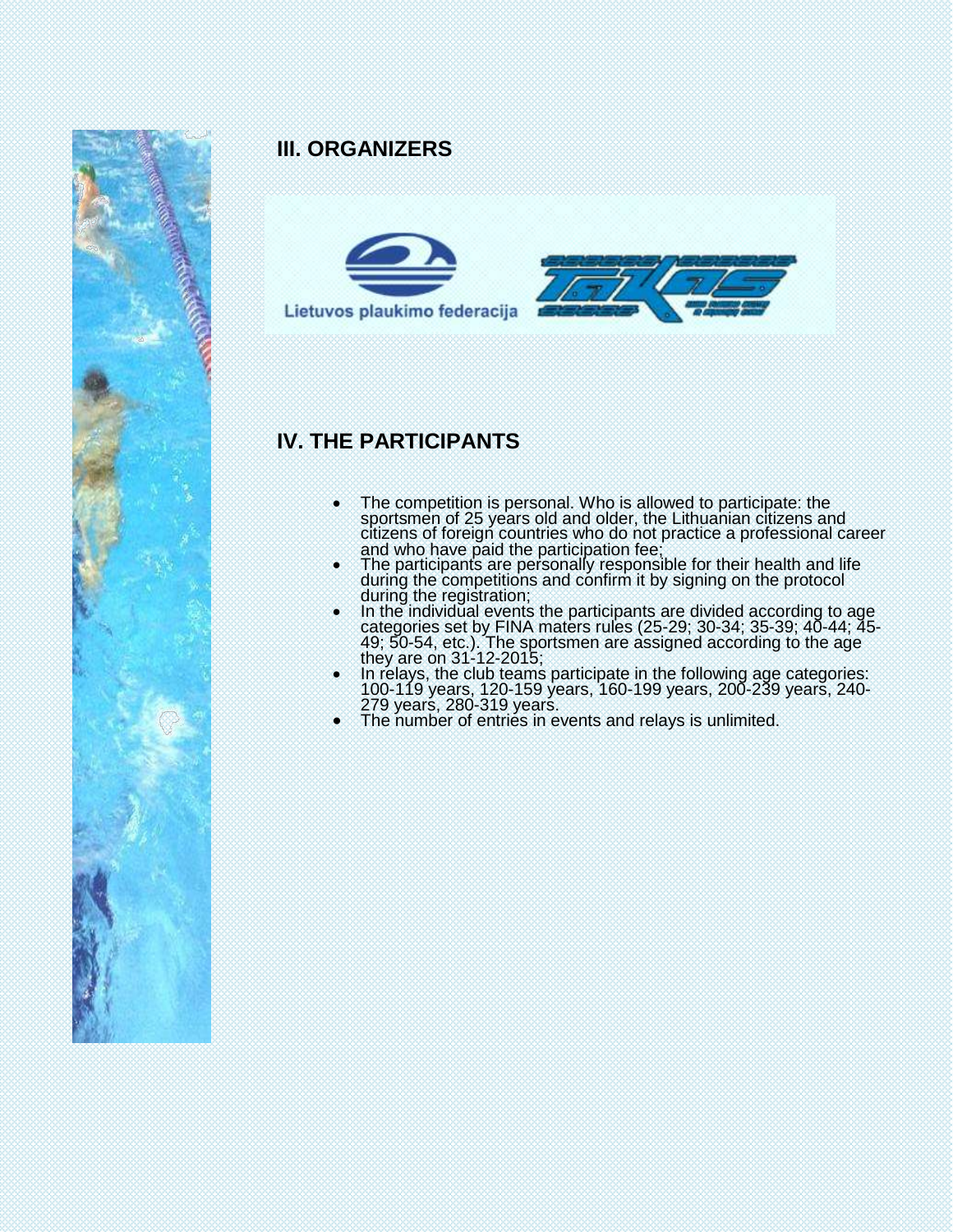#### **V. COMPETITIONS**

- The competitions are organized according to the FINA rules for category "Masters".
- The results are recorded using OMEGA timing.
- The competitions are personal.
- The competitions contain only finals.
- 800 m freestyle will only be carried out in case there are at least 3 participants.
- All the events are carried out starting from the weakest heats, except for 800 m freestyle which is carried out starting from the strongest heats.
- 800 m event has a time limit. After it is over the event will be stopped.

#### **Time limits 800 m freestyle:**

| Women   |                 |         |         |         |         |         |         |         |         |                 |         |         |         |
|---------|-----------------|---------|---------|---------|---------|---------|---------|---------|---------|-----------------|---------|---------|---------|
| 25      | 30              | 35      | 40      | 45      | 50      | 55      | 60      | 65      | 70      | 75 <sup>1</sup> | 80      | 85      | 90      |
| 12:25.0 | 12:40.0         | 13:05.0 | 13:50.0 | 15:00,0 | 16:00.0 | 16:50.0 | 18:00.0 | 19:15.0 | 20:50,0 | 23:55.0         | 25:50,0 | 28:50,0 | 35:40,0 |
| Men     |                 |         |         |         |         |         |         |         |         |                 |         |         |         |
| 25      | 30 <sub>1</sub> | 35      | 40      | 45      | 50      | 55      | 60      | 65      | 70      | 75              | 80      | 85      | 90      |
| 11:08.0 | 11:15.0         | 11:26.0 | 11:35,0 | 12:05,0 | 12:50,0 | 13:40.0 | 14:45,0 | 15:45,0 | 17:20,0 | 18:50,0         | 20:40,0 | 23:13.0 | 26:55,0 |

! The participants are responsible for their own accommodation.

#### **VI. COMPLAINTS AND PROTESTS**

- The protests are possible in case there are violations of rules and regulations and in case other conditions are dangerous to the competition and sportsmen but not against the fact of violation.
- The protest is submitted along with the 30 EUR deposit.
- The protests are considered by the referee according to FINA rules.
- If the protest is upheld, the deposit is refunded.